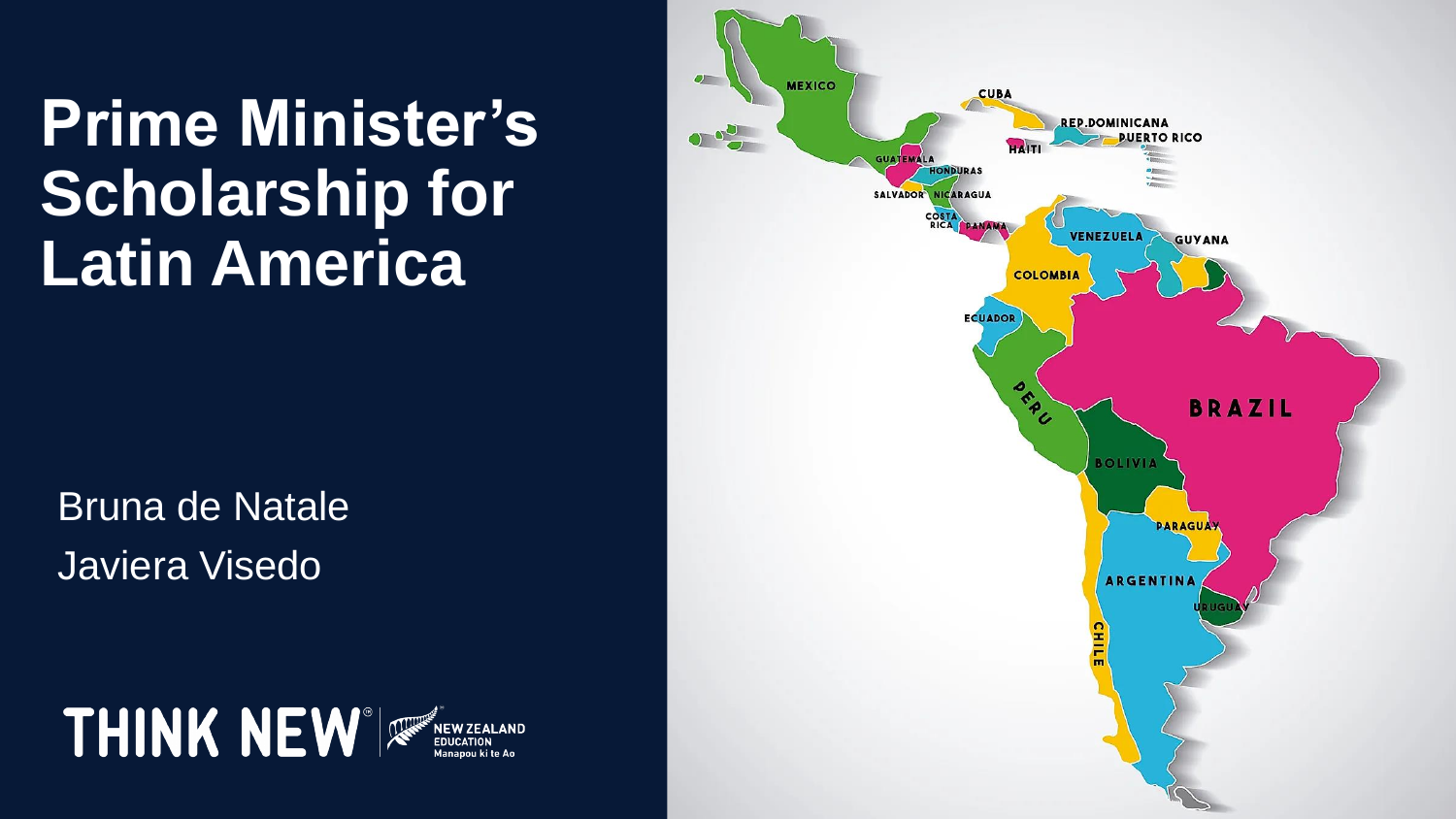#### **Opening Karakia –Tūtawa mai**

#### **(Nā Scotty Morrison)**

**Tūtawa mai i runga Tūtawa mai i raro Tūtawa mai i roto Tūtawa mai i waho Kia tau ai te mauri tū Te mauri ora ki te katoa Haumi ē! Hui ē! Tāiki ē!**

**I summon from above**

**…below …within And the surrounding environment The universal vitality and energy to infuse And enrich all present Unified! Connected! And blessed!**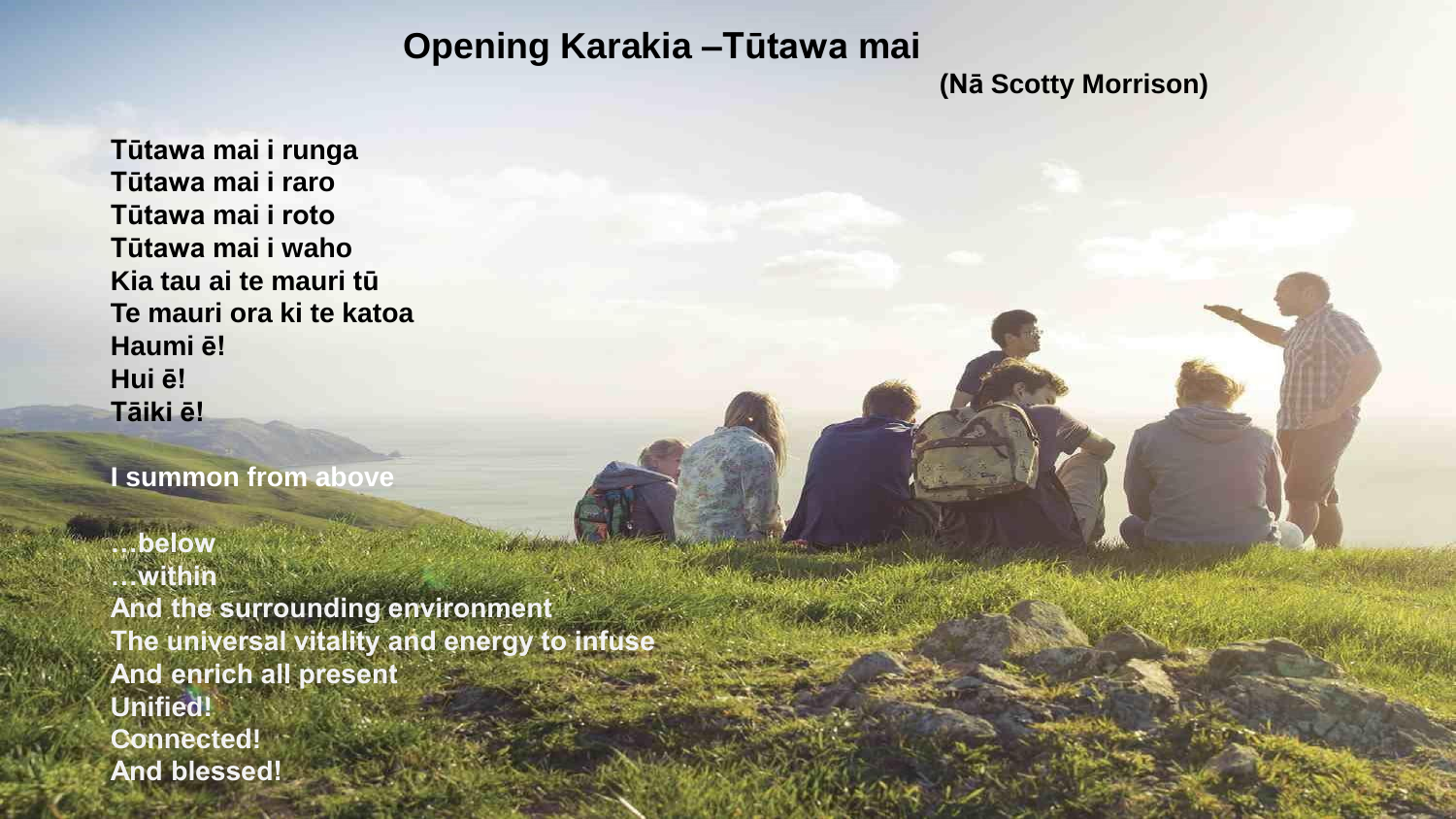#### **Contents**

- 1. PMSLA Scholarship intro Anna Dekker
- 2. LATAM Overview Javiera Visedo
- 3. Brazil Bruna de Natale
- 4. Q & A

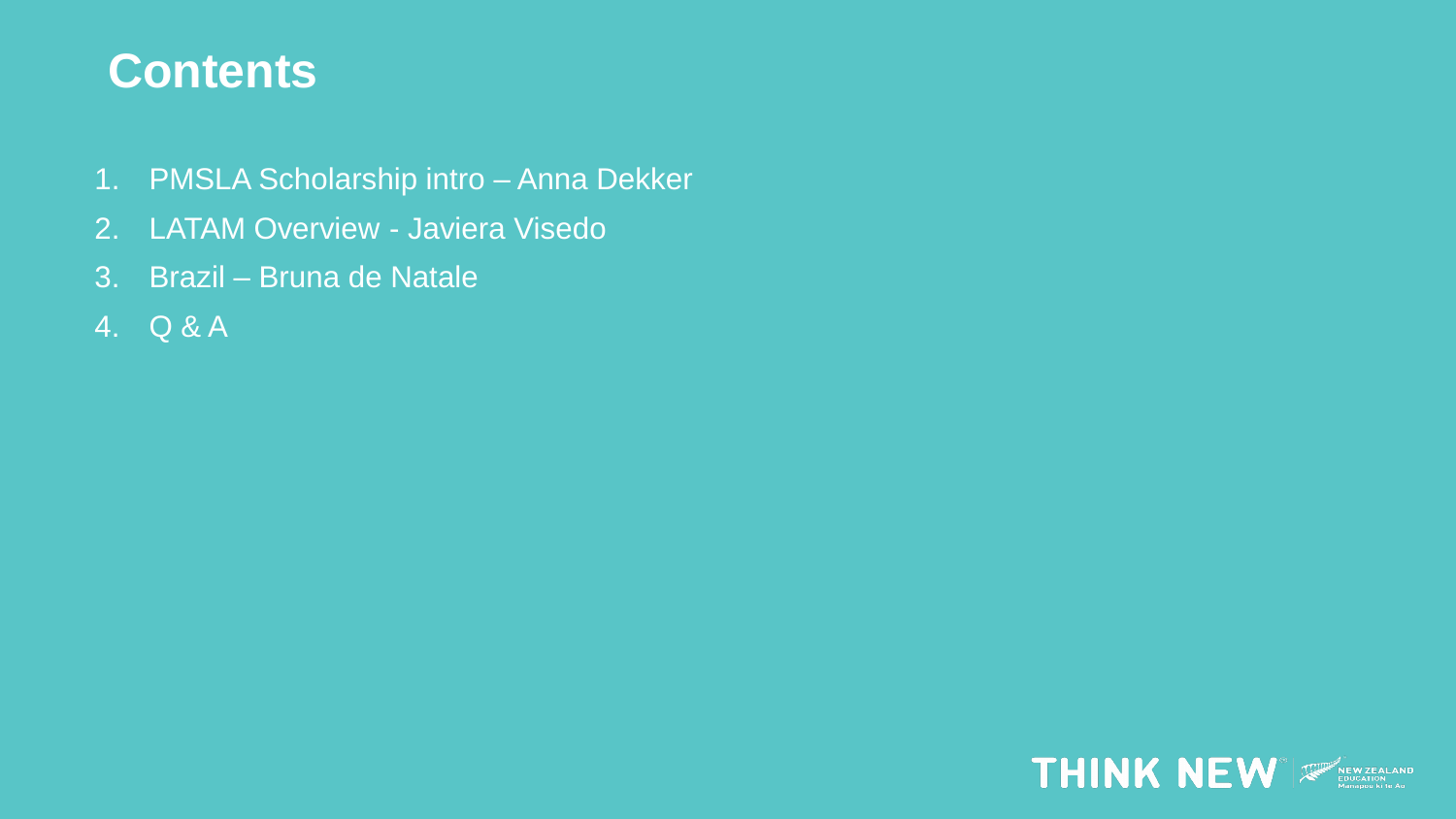#### **What is it?**

- **The Prime Minister's scholarship supports New Zealander's to study** or undertake internships in Asia or Latin America
- Established by cabinet in 2013 (2016 for PMSLA) with specific trade and economic aims however alignment is sought with pillar 3 (Global Citizenship) of the 2018 New Zealand International Education Strategy.
- NZ \$3.75mill in funding available per year
- 2,403 alumni since 2013
- Individual and group programmes group programmes only for Apr 2022 round.

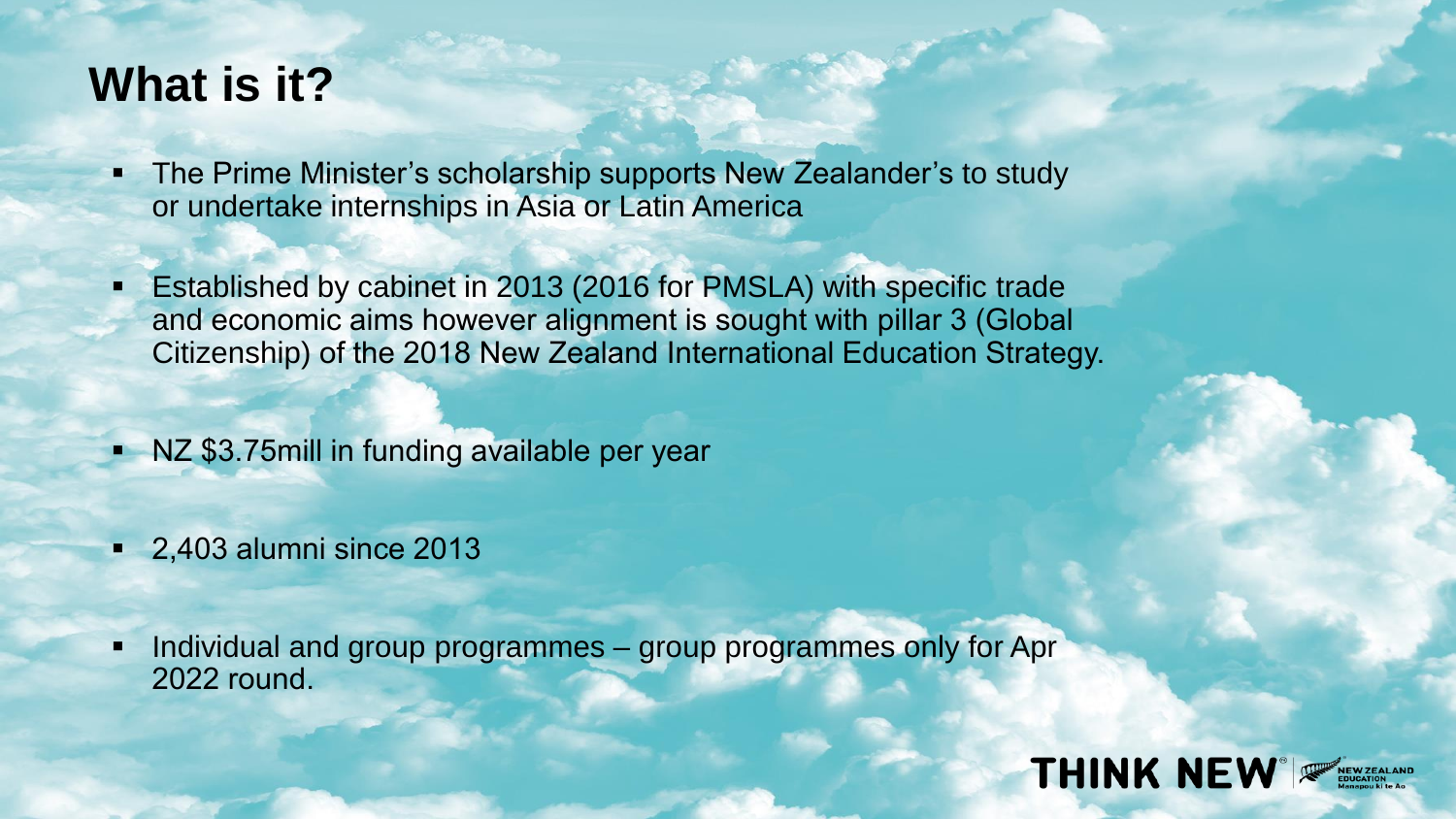#### **April 2022 group round – announced**

- Relaunching in April 2022 after 2 years on hold due to COVID-19 and travel restrictions
- Upcoming round for group applications only of 3 or more
- Open to educational institutions, organisations, wānanga, iwi groups
- NZ \$3.75mill budget for this round
- To apply visit: [www.enz.govt.nz/funding](http://www.enz.govt.nz/funding)
- Applications open 21 March 2 May 2022
- Goal to lift Māori participation to 25%
- Award given to the participants of group programmes, not the institution or educational organisation that submitted the programme.
- Recipients must be NZ citizen or NZ permanent residents who has resided in New Zealand for at least 12 of the past 24 months, over the age of 18. No upper age limit to the scholarship

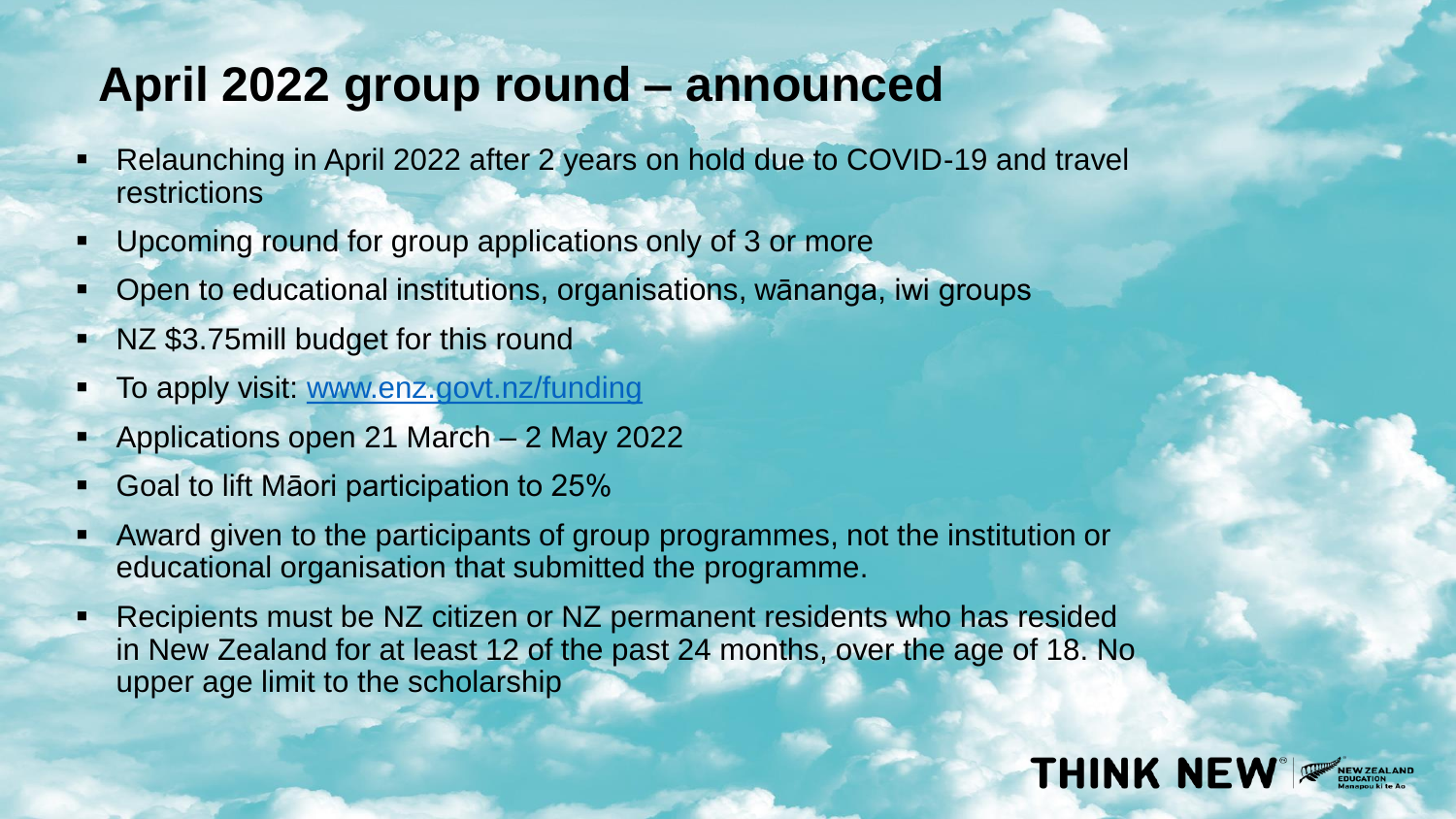### **Cabinet aims and goals**

- **EXT** Strengthen New Zealand's ability to engage with key Asian and Latin American trading partners;
- Improve the international skills of the New Zealand workforce;
- **EXTERGHERE INTERFATATION IS CONTEX INCREDIT** Improve the internationalisation of New Zealand tertiary institutions;
- Increase international understanding of the strength and quality of New Zealand's education system and raise awareness of New Zealand as a preferred education destination;

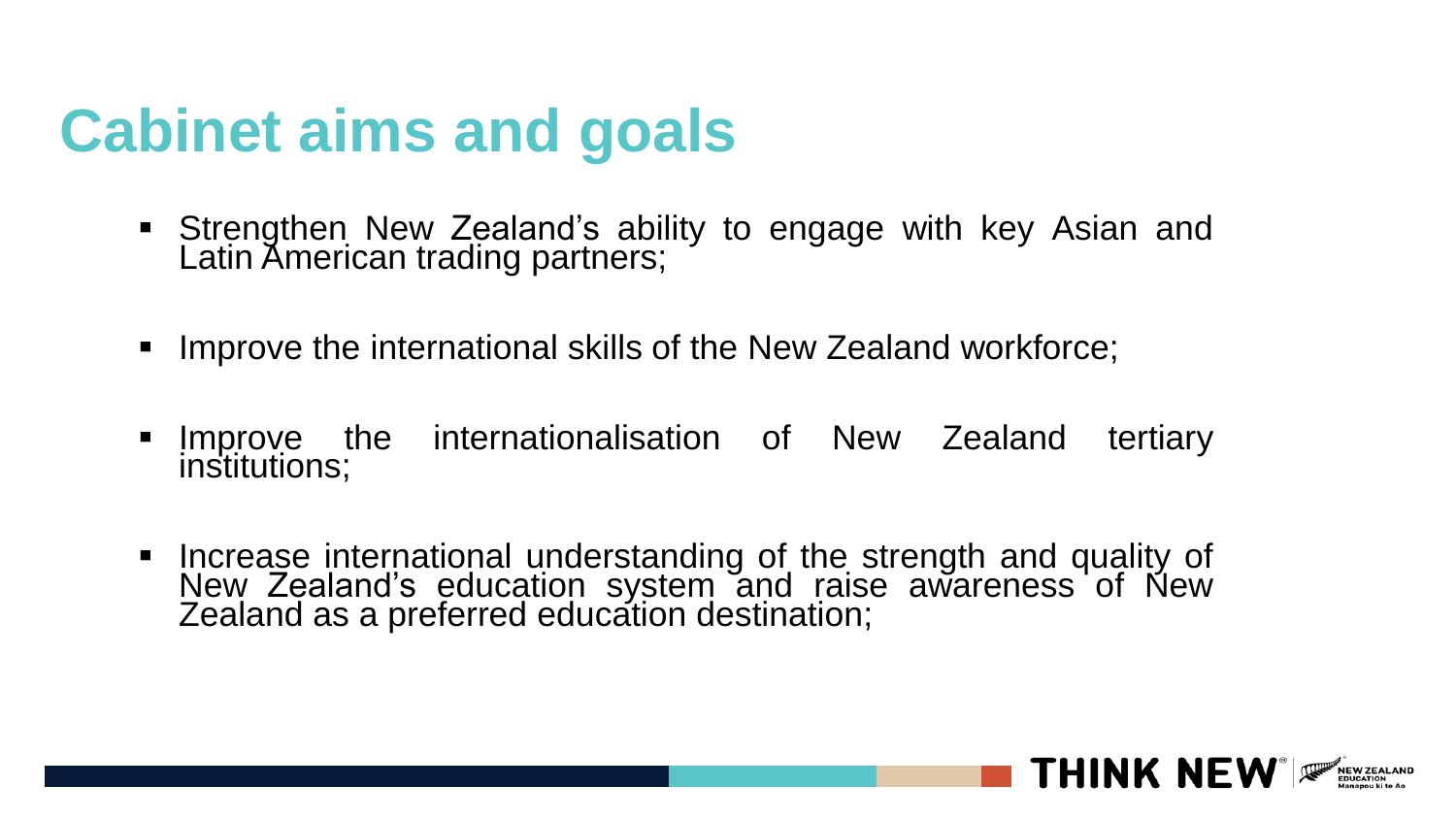### **Cabinet aims and goals**

- Establish connections between New Zealand and other countries through participants building lifelong friendships and networks;
- Strengthen New Zealanders' understanding of other cultures and business practices;
- **EXTENGINGHEN Strengthen New Zealand institutions connections with** counterparts in key Asian and Latin American countries.

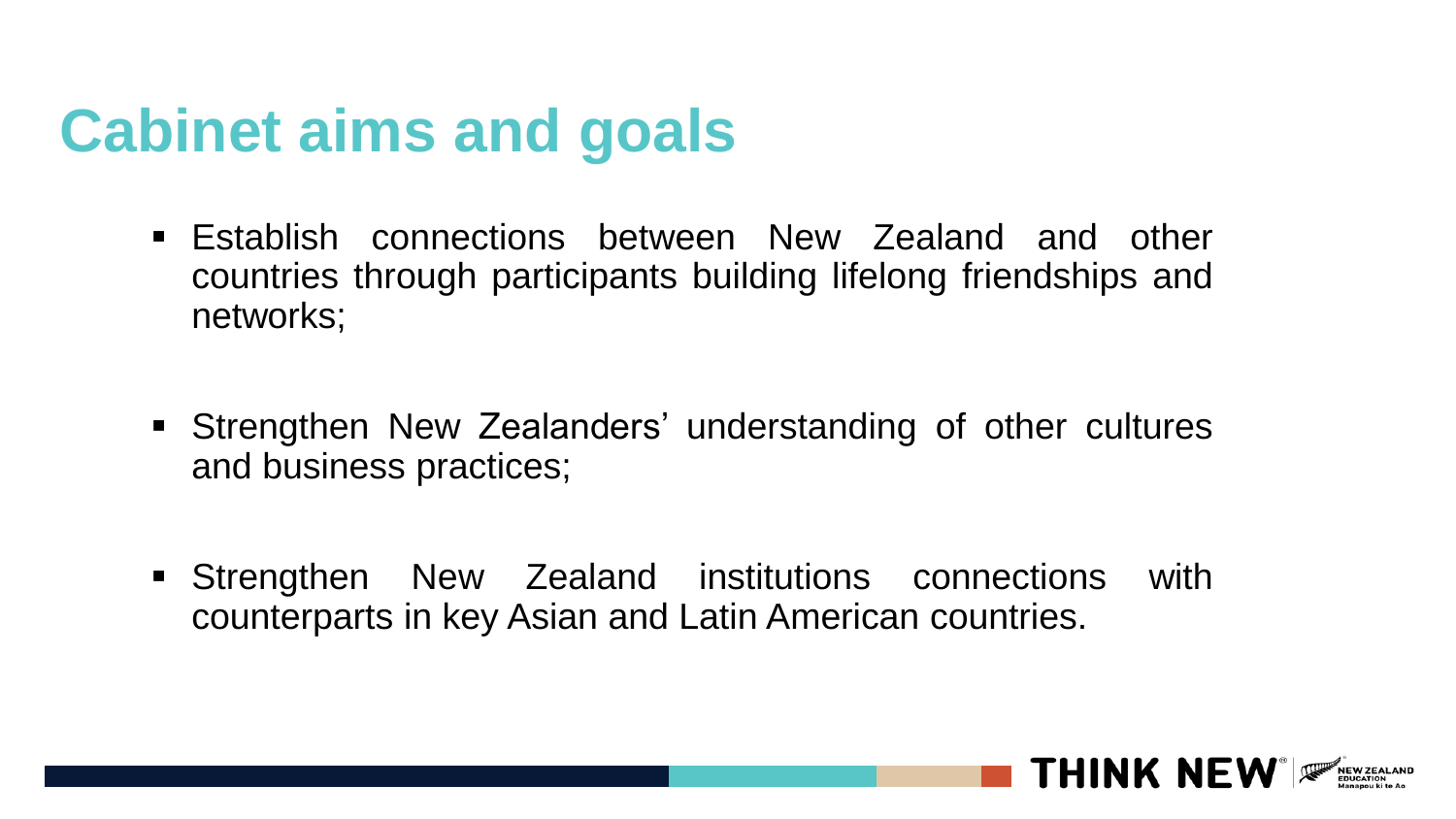## **LATAM**

- Latin America comprises around 20 countries, which can be subdivided into four regions based on their geographical position: North America, Central America, the Caribbean and South America.
- As of 2021, Latin America accounts for about 8.37 percent of the global population, and is home to 656 million inhabitants - less than Europe, by the way, despite its larger geographical area spanning from Mexico to Cape Horn.
- The predominant languages spoken in Latin American countries are Spanish and Portuguese.
- New Zealand has a lot in common with Latin America and works closely with Latin countries on a range of international issues. We are both major agricultural producers, and we also cooperate closely on areas such as climate change and the environment, Antarctic issues, disarmament, human rights and indigenous issues.

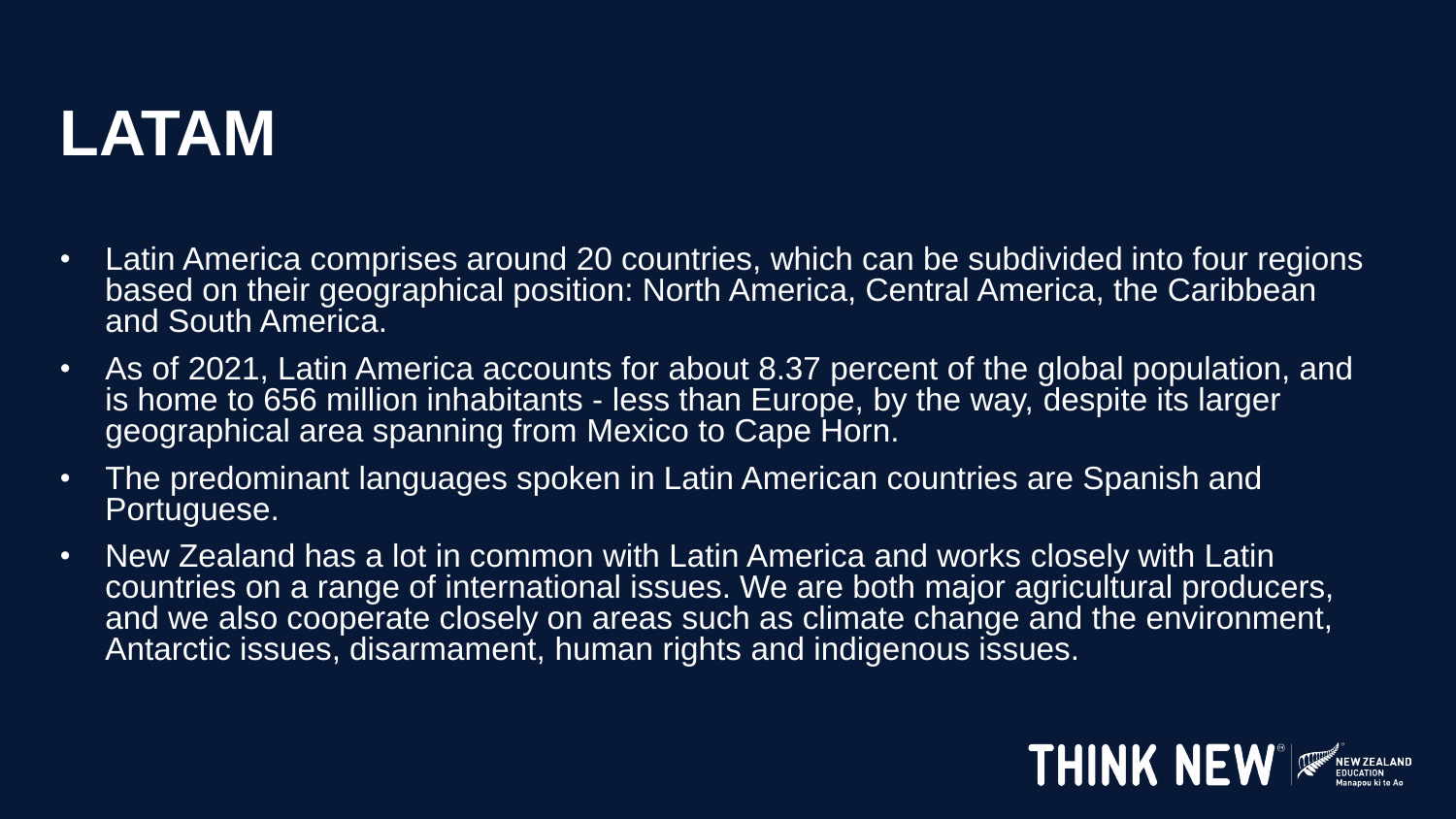# **LATAM**

- Previous groups and individuals PMSLA have been really well received and celebrated.
- It helps to build institutional reputation and recognition, not just about NZ but also NZ institutions.
- During the pandemic, regional collaboration has grown between university associations in the region – INILAT
- Themes have been wide. Some examples:
	- Latino Aotearoa to Colombia
	- Spanish Teachers in Colombia
	- Portuguese in Brazil
	- Law students to Chile
- The groups are received in the Embassies and usually meet with our NZ Inc agencies that allows them to connect with MFAT, NZTE but also the Kiwi community in the country

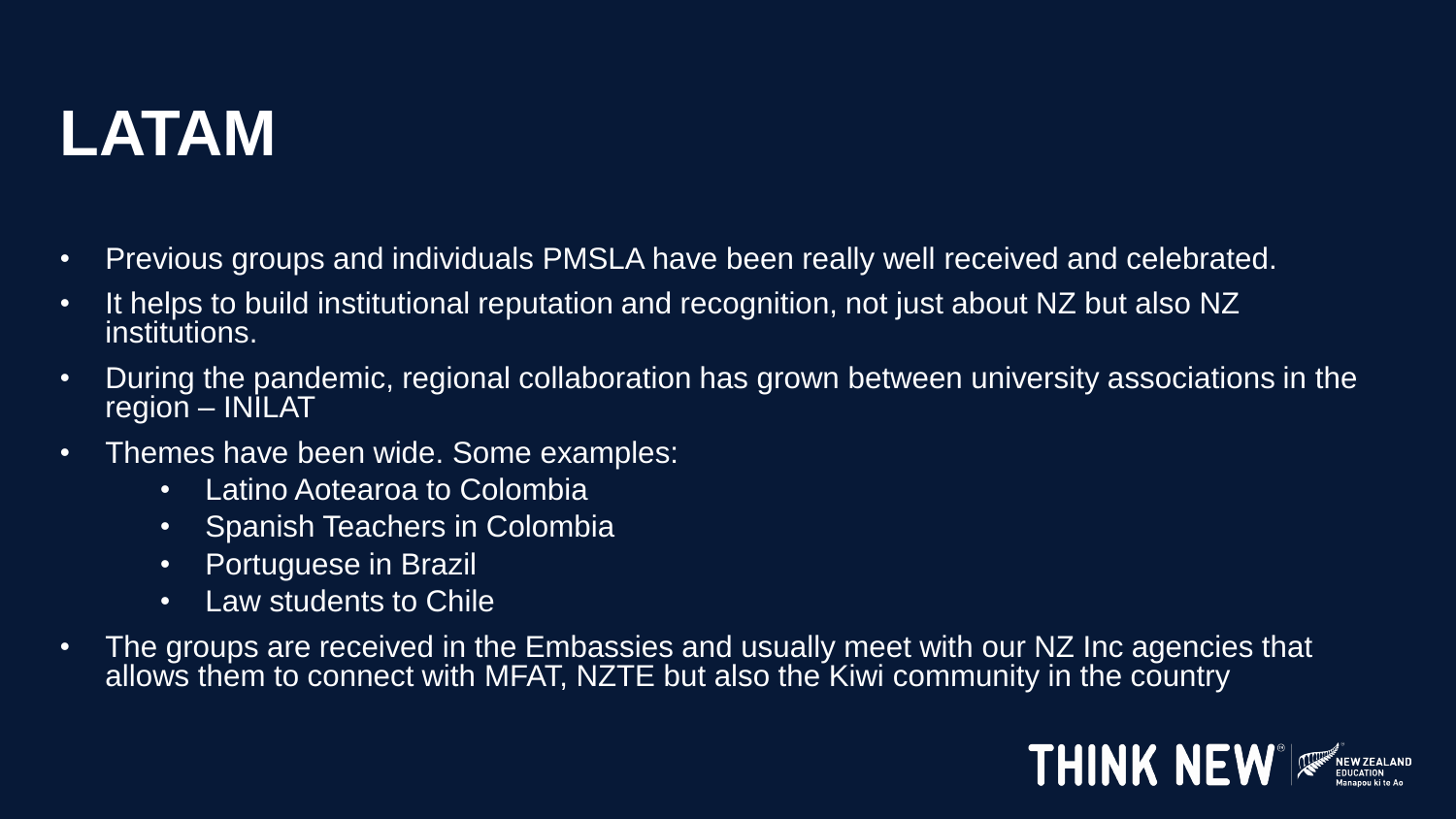# **Brazil**



- Official language: Portuguese.
- Brazil is a continental country with a total area of 8.547.403 km<sup>2</sup>
- The current population of Brazil is  $\overline{214,941,006}$
- São Paulo is the most populous city in Brazil, the Americas, the Western Hemisphere and the Southern Hemisphere
- 1997: opening of the Embassy of Brazil in Wellington
- 1999: opening of the Consulate of New Zealand in São Paulo
- 2001: opening of the Embassy of New Zealand in Brasília
- Similar interests: agriculture, education, business
- Brazil is New Zealand's largest education partner in Latin America. Pre-Covid, there were more than 3,300 Brazilians who studied in New Zealand

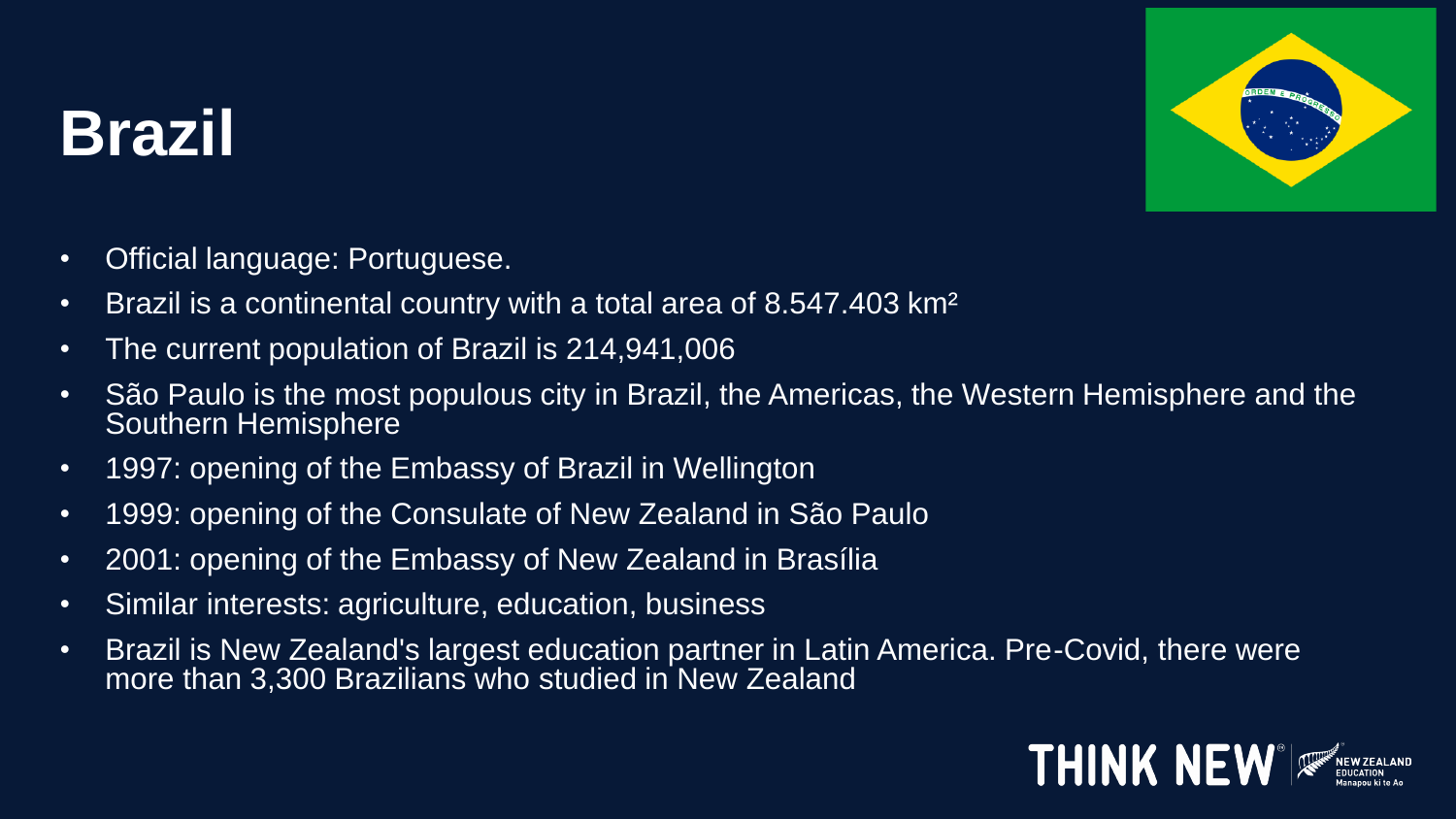# **Brazil**



- Entry requirements: foreign and Brazilian travellers abroad must present to the airline responsible for the flight, before boarding:
	- Antigen test (performed within 24 hours prior to departure) or RT-PCR laboratory test (performed within 72 hours prior to departure).
	- Travellers must provide a filled-out Health Affidavit Form (DSV) to the airline company prior to boarding (either printed or in electronic form).
	- Health Affidavit Forms are available at: formulario.anvisa.gov.br
	- Proof of vaccination
- No direct flight from New Zealand
- **Study in Brazil** is one of the platforms that promotes Brazil as educational destination [www.studyinbrazil.com.br](http://www.studyinbrazil.com.br/)
- For general information, you can access [www.visitbrasil.com/en/](http://www.visitbrasil.com/en/)

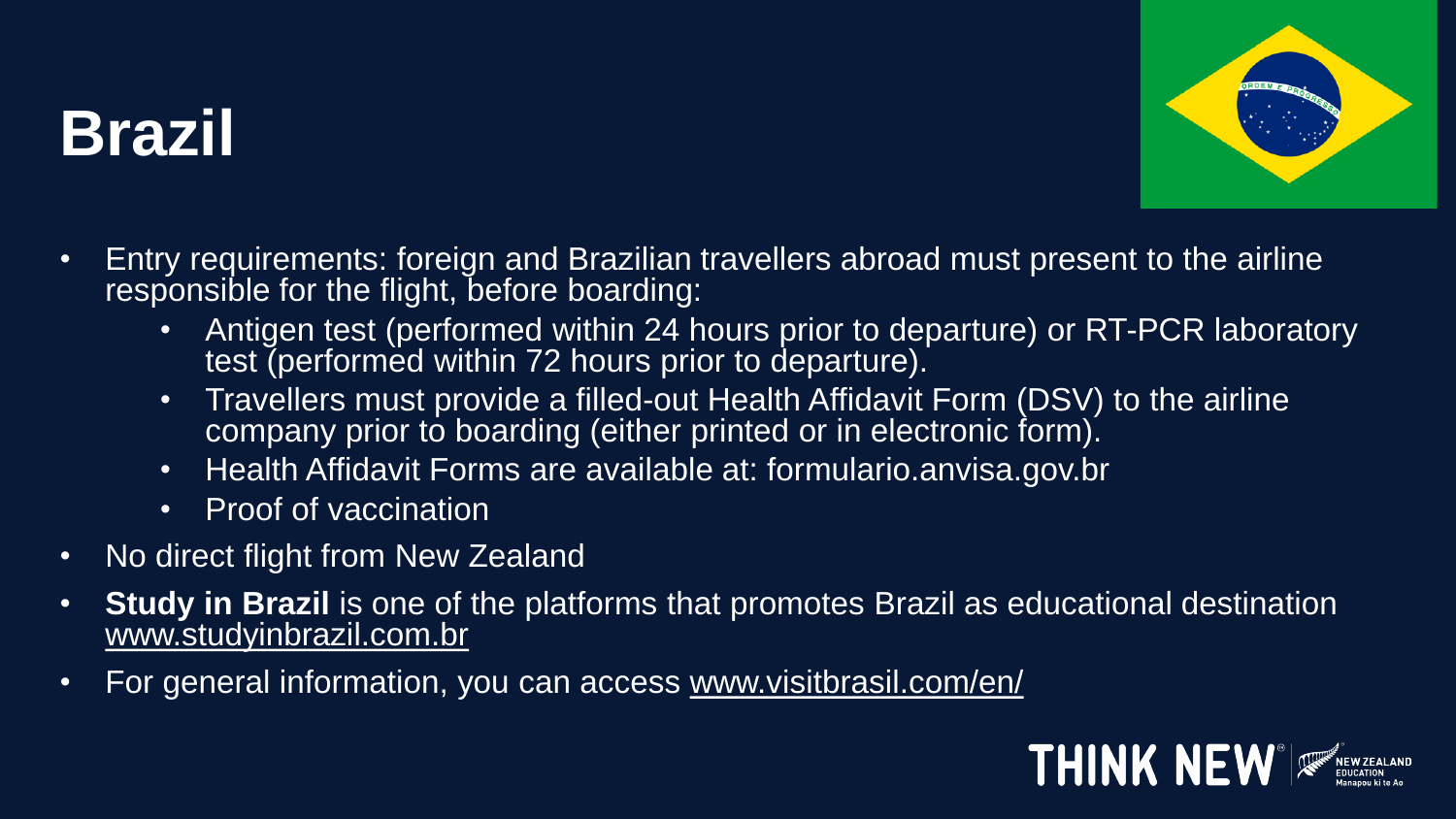

#### **Chile**

- Longest diplomatic partner for New Zealand. In 2023, 75 years of diplomatic relations will be commemorated
- Considered like-minded partners
- Strong areas for study are: Astronomy, Antarctic and Mining
- Learn Chile is the official platform that promotes Chile as educational destination [www.learnchile.cl](http://www.larnchile.cl/)
- Entry requirements Medical insurance that covers US\$30,000, validation of vaccines and negative PCR test no longer than 72 hours old
- Direct flight Auckland –Santiago from late march via Latam airlines that connects with the rest of the region

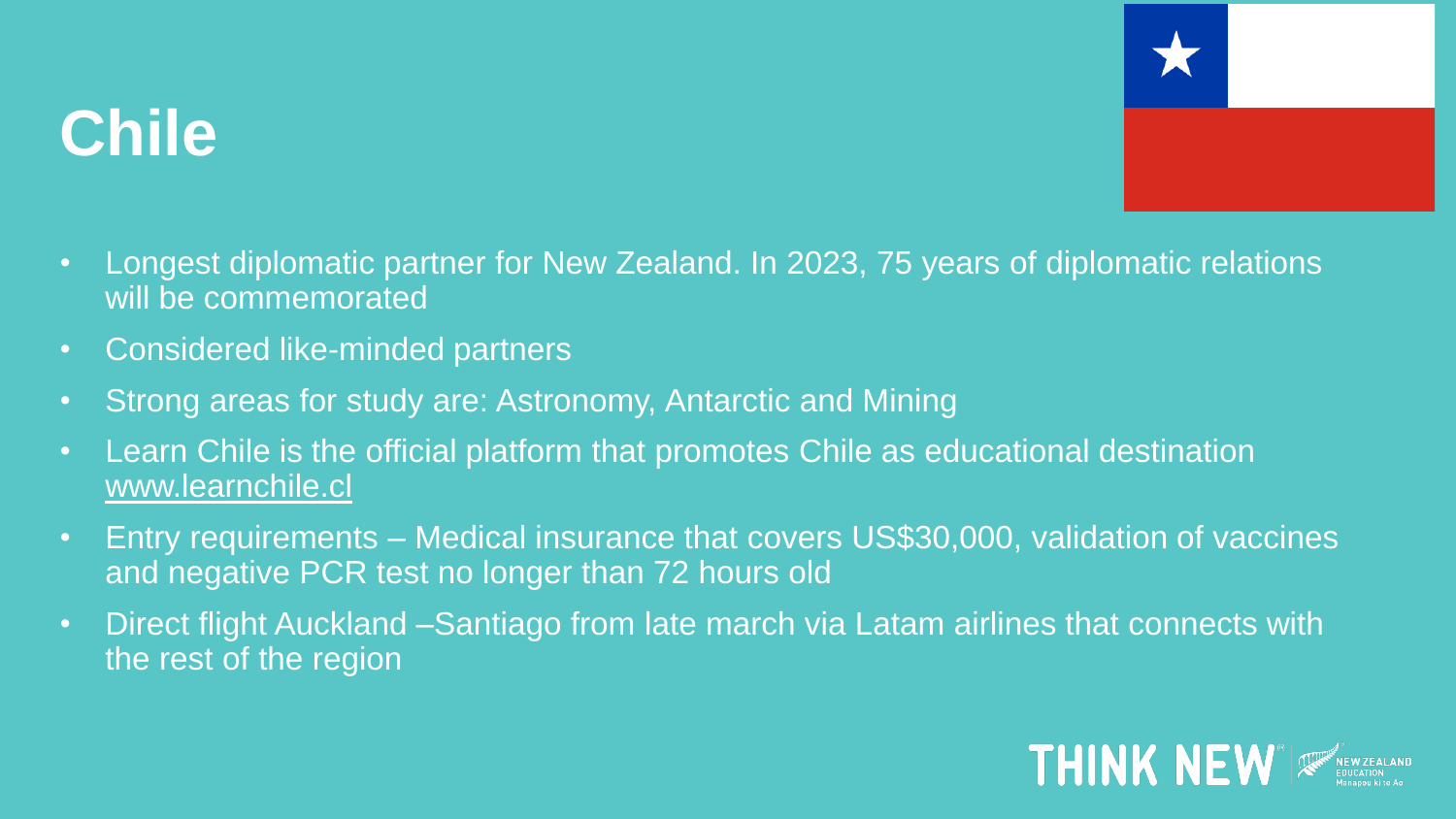# **Colombia**



- Total population 50.8 million
- It's Colombia…not Columbia
- Embassy opened in 2018
- Preferred destination for individual PMSLA students
- ENZ works closely with Colombia Challenge your Knowledge CCYK network and ASCUN
- Officials source of information: [www.gocolombia.edu.co](http://www.gocolombia.edu.co/)
- No entry requirements

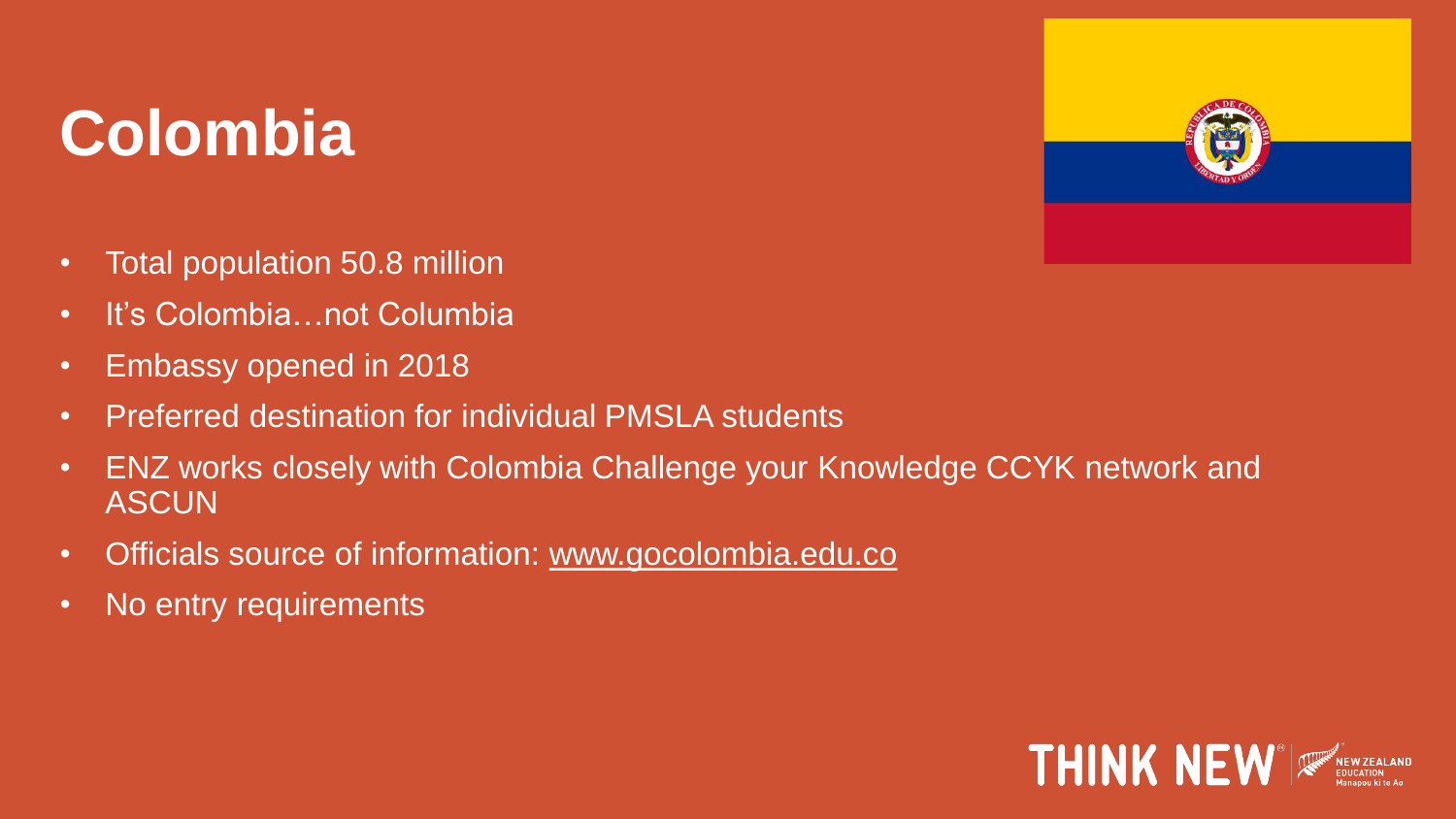# **Mexico**



- Total population of 129 million
- Although not a focus country for ENZ, we can provide assistance for introductions
- Most direct flight would be via USA
- Massey University and the University of Auckland have agreements with Mexican **institutions**
- No entry requirements

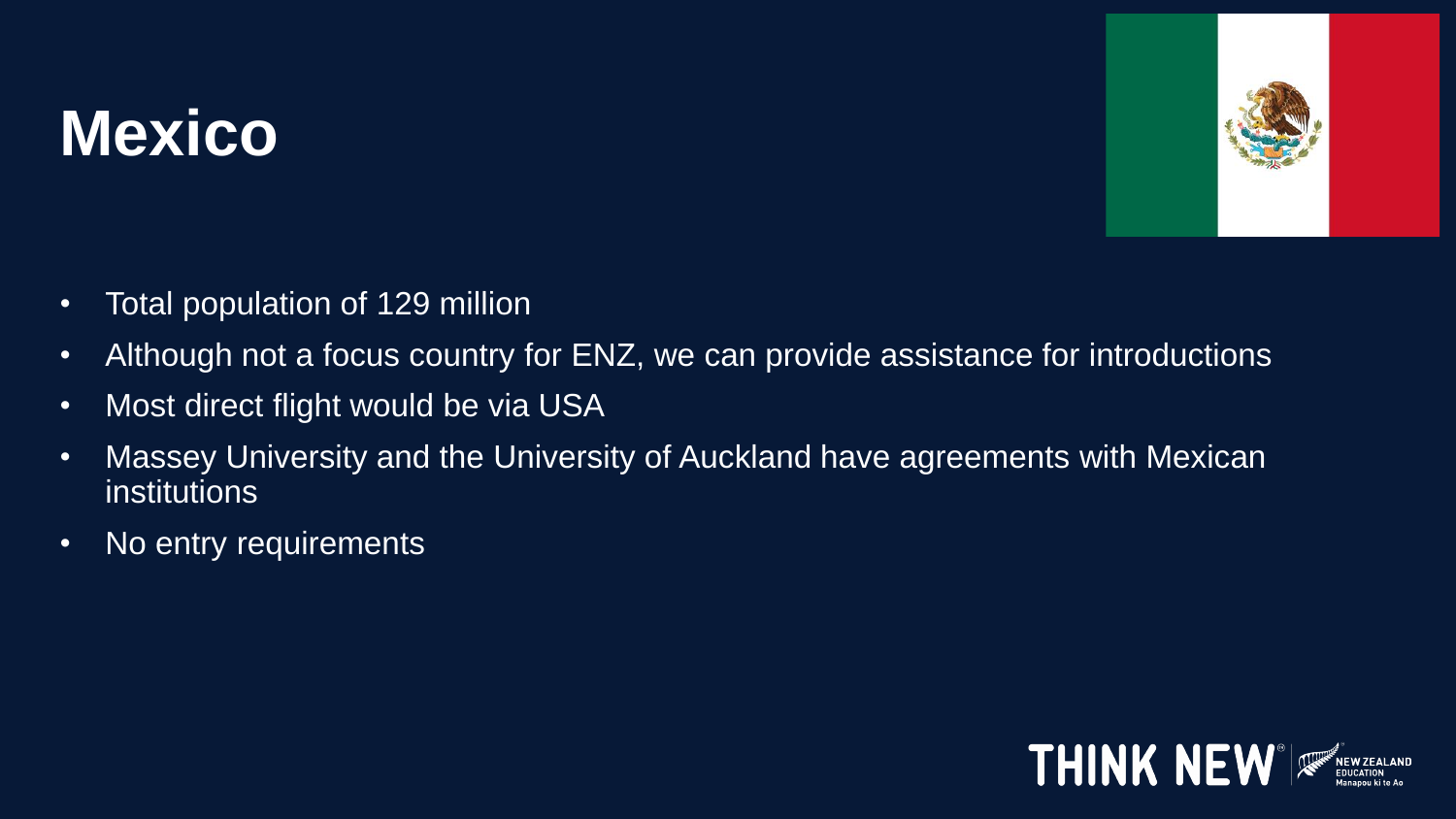# **Tips**

- Institutions in the region are excited to work with New Zealand partners. It is important that cooperation is focused on mutual reciprocity and long-term commitment
- Think beyond student mobility. Opportunities for academic exchanges, joint research and collaboration are expected
- Latin America is a huge continent, one size doesn't fit all
- The pandemic has changed the way the higher education institutions work together for the better. More cooperation and alliances are been formed and seen
- If you are going to attend NAFSA or EAIE this year, this could be a great opportunity to connect with possible partners for the next round (individuals or groups)

**THINK NEW** 

• Think Global but also act Local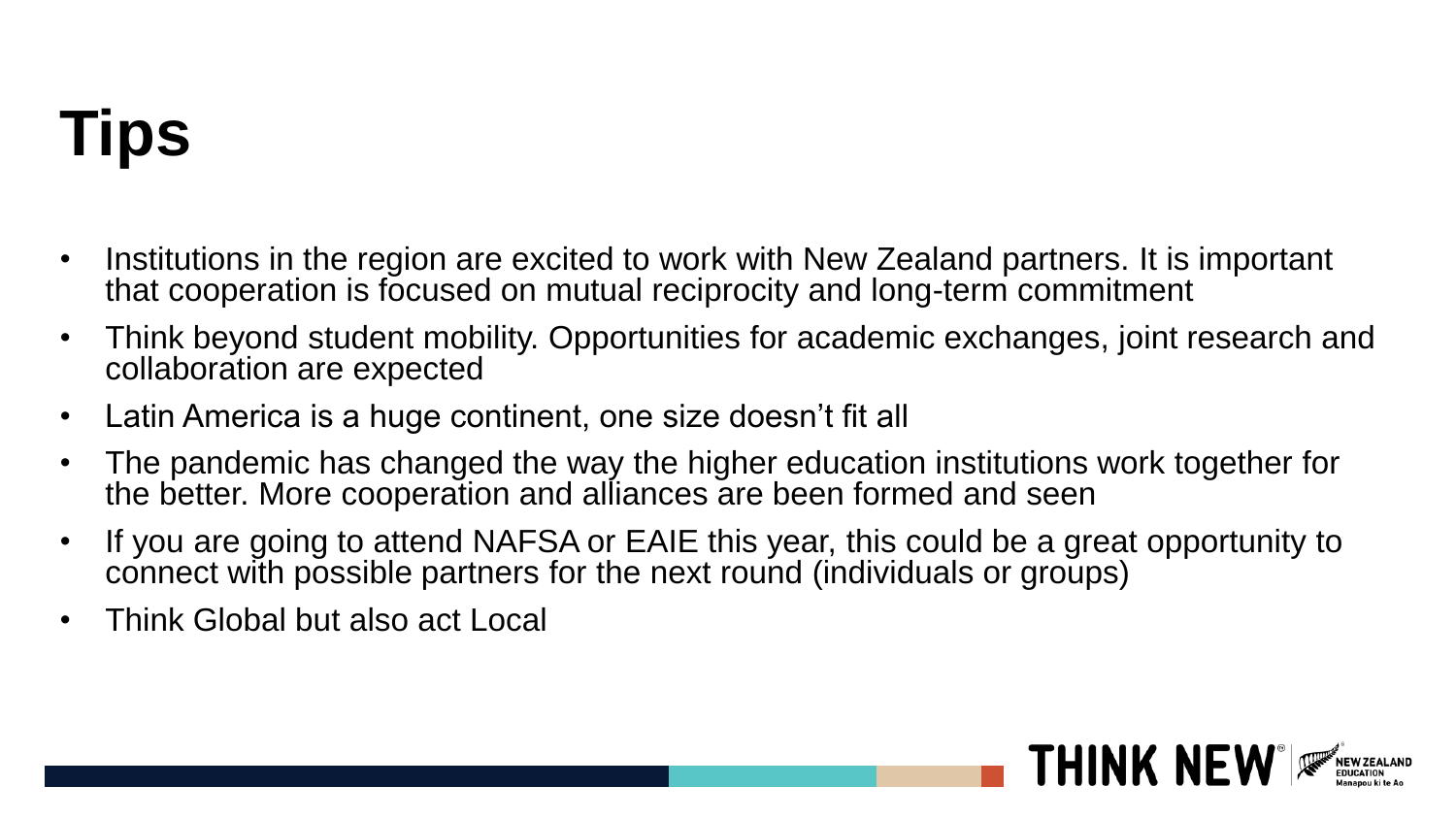### **<https://vimeo.com/691943439>**



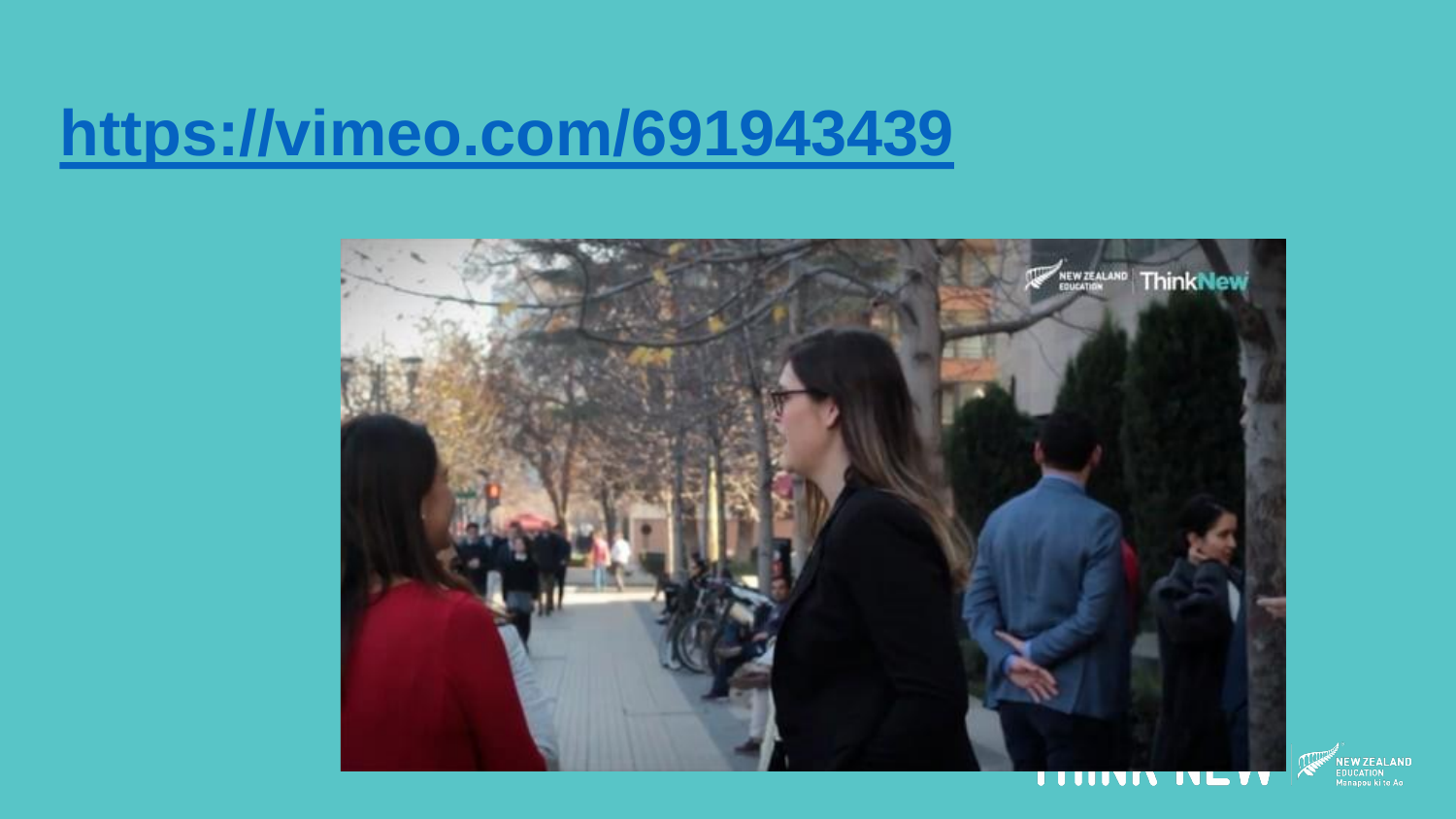# **How to get in contact with us:**

#### **Bruna de Natale**

Market Development Manager Education New Zealand | Manapou ki te Ao

New Zealand Consulate-General Av. Paulista, 2421, 12th floor Sao Paulo, SP. 01311-300, Brazil P: +55 11 94536 3825 studywithnewzealand.govt.nz / enz.govt.nz



#### **Follow us on LinkedIn:**

#### Javiera Visedo

Director of Engagement Latin America Education New Zealand | Manapou ki te Ao

Embassy of New Zealand Piso 12, Avenida Isidora Goyenechea 3000 Las Condes, Santiago, Chile P: +56942329589 studywithnewzealand.govt.nz / enz.govt.nz



Latin America:<https://www.linkedin.com/showcase/education-new-zealand---latin-america>

Brazil:<https://www.linkedin.com/showcase/education-new-zealand-brazil/>

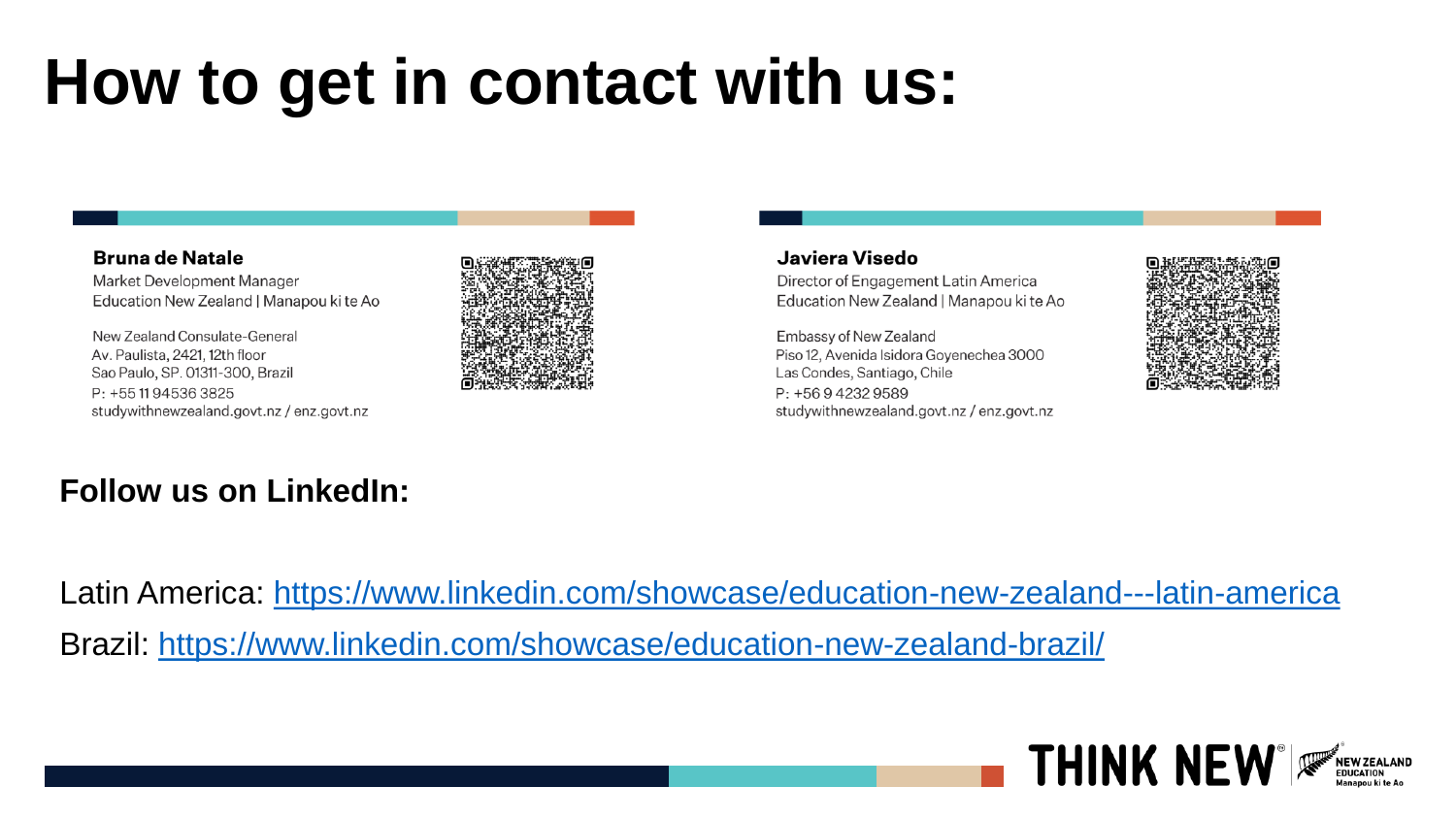#### **Want to know more?**

#### **Webinars**

\* Friday 25th March 12-1pm NZT for Scholarships 101 webinar

#### **Drop in sessions**

- Tuesday 19th of April 4:00pm-5:00pm
- Wednesday 27th of April: 1:00pm-2:00pm

All webinars will be uploaded to the resources page on the ENZ scholarships website:

[https://enz.govt.nz/funding/prime-ministers-scholarships-for-asia-and-latin](https://enz.govt.nz/funding/prime-ministers-scholarships-for-asia-and-latin-america/resources-rauemi/)america/resources-rauemi/

Application link available here: [www.enz.govt.nz/funding](http://www.enz.govt.nz/funding)